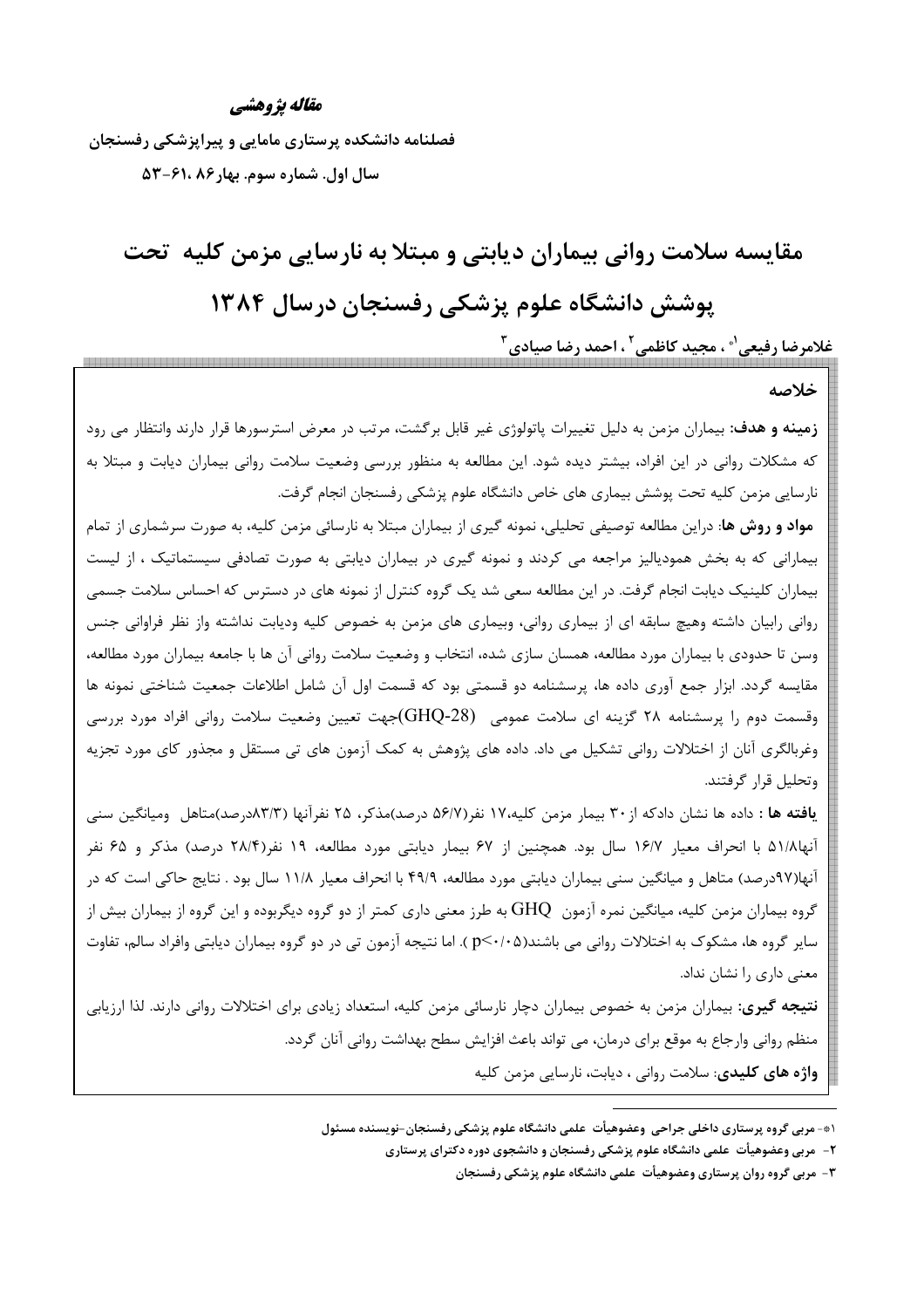مقدمه

معناي لغوي سلامتي، كامل بودن (Wholeness) است. مظهر سلامت رواني در واقع جنبه هائي از مفهوم كل سلامتي است. می توان گفت یکی از اهداف جهت رسیدن به سلامت روانی، ایجاد امکانات قابل قبول برای تأمین یک زندگی انسانی است به گونه ای که فرد، از نظر فیزیکی، روانی و اجتماعی در امنیت کامل به سر برد. سلامت روانی به نحوه تفکر، احساس و عمل مربوط می شود. به طور کلی مردمی که از سلامت روانی خوبی برخوردار هستند، دارای نگرش مثبت، آماده برخورد با مشکلات زندگی، دارای احساس خوب در مورد خود و دیگران مسئولیتپذیر هستند، همچنین انتظار بهترین چیزها را در

زندگی داشته و آماده برخورد با هر حادثهای می باشند[۱]. نسبت بزرگی از افراد، هیچ نوع مراقبت سلامتی برای وضعیت روانی که دچار آن شده اند، دریافت نمی کنند زیرا اولاً زیرساخت ها و خدمات سلامت روانی در بسیاری ازکشورها به طور آشکار، تکافوی نیازهای گسترده و روبه رشد را نمي كند و ثانياً به دليل انگ بودن و وجود تبعيض در سطح گسترده و شایع، این افراد از مراجعه برای درخواست کمک امتناع می کنند. در ۴۰ درصد از کشورها، سیاستی برای مراقبت سلامت روانی وجود ندارد و در ۲۵ درصد از کشورهایی که دارای چنین سیاستی هستند، بودجه مناسبی برای اجرای آن در نظر گرفته نمی شود و مقدار آن بسیار ناچیز است. ۳۶ درصد از کشور ها، کمتر از ۱درصد کل منابع سلامت خود را به مراقبت سلامت روانی، اختصاص می دهند. گزارشات حاکی است که نسبت قابل توجهی از بیماران مبتلا به بیماری های جسمی مزمن مانند دیابت و پرفشاری خون، بدخیمی ، همودیالیز و ایدز، دچار افسردگی همزمان نیز هستند که تأثیر قابل ملاحظه|ی بر پایبندی آن ها به رژیم های مراقبت سلامت می گذارد. عوامل رفتاری مربوط به شیوه زندگی، نیز مسئول بسیاری از بیماری های واگیر و غیرواگیر می باشند. اگرچه این ارتباط ها شناخته شده اند، اما بسیاری از کشورها به اندازه کافی از این اطلاعات برای تقویت اثربخشی نظام های مراقبت سلامت خود استفاده نمي کنند[۲].

بیماری مزمن یک انحراف دائمی از حالت طبیعی بدن به وسیله تغییرات غیر قابل برگشت پاتولوژی می باشد که دلالت بر توسعه و گسترش این فرآیند را دارد و بیماران مزمن به دلیل رو برویی مداوم با استرسورها و پاسخ مرتب به آن ها، از آگاهی بالاتری نسبت به عملکرد بدن خود برخوردارند[۳]. همچنین درک بیمار از سلامتی یک برآیند مهمی می باشد که در بررسی بیماری مزمن و دریافت اقدامات درمانی او موثرمی باشد اما نكته مهم اينكه سطح سلامت رواني ويا افسردگي، ارتباط زیادی با سطح سازگاری بیماران با بیماری خود دارد[۴]. از آنجا که انتظار می رود بیماران مزمن، از سلامت روانی پائین تری برخوردار بوده و بیماری های سایکولوژیک در این بیماران بیشتر دیده شود [۳] طوری که کانون شیوع افسردگی را در بیماران مزمن نسبت به افراد عادی ٢٠ تا ۵۰درصد، بیشتر می دانند[۵]، لذا این افسردگی و کاهش سلامت روانی می تواند بر انگیزه واراده افراد و بر روند مداخلات درمانی تاثیر گذار باشد[۶]. خطر مشکلات روانی در بیماران مبتلا به بیماری های مزمن ١/۶ تا ٢ برابر دیگر بیماران ذکر شده[۲۵]. Tsang و همکاران اظهار می دارند که مداخله برای افراد مسن با بیماری های مزمن می تواند باعث بهبودي سلامت رواني، اجتماعي و زيستي آنها شود[٧]. Jacobson پیشنهاد می کند که بررسی روانی اجتماعی بیماران دیابتی می تواند در خصوص تشخیص و پیشگیری از مشكلات بعدي آنان كمك كننده باشد[٨].

با توجه به اینکه بیمار دچار نارسایی مزمن کلیه و دیابت جزء بیماری های مزمن به شمار می روند و بیماران دچار نارسایی کلیه با از دست دادن حس استقلال و وابستگی آنها به دیالیز و روش های درمانی، باعث تغییر در شخصیت فرد و منجر به افزایش مشکلات در ارتباط با عزت نفس و وابستگی های روانی شده که خود آن می تواند بر کیفیت زندگی فرد بیمار تاثیر گذار باشد. بیماران دچار نارسایی مزمن کلیه محدودیت های جسمی ، روانی و اجتماعی در زندگی و در طول درمان خود دارند که بعضی اقدامات از جمله داشتن یک برنامه ورزشی مناسب، می تواند وضعیت روانی و کیفیت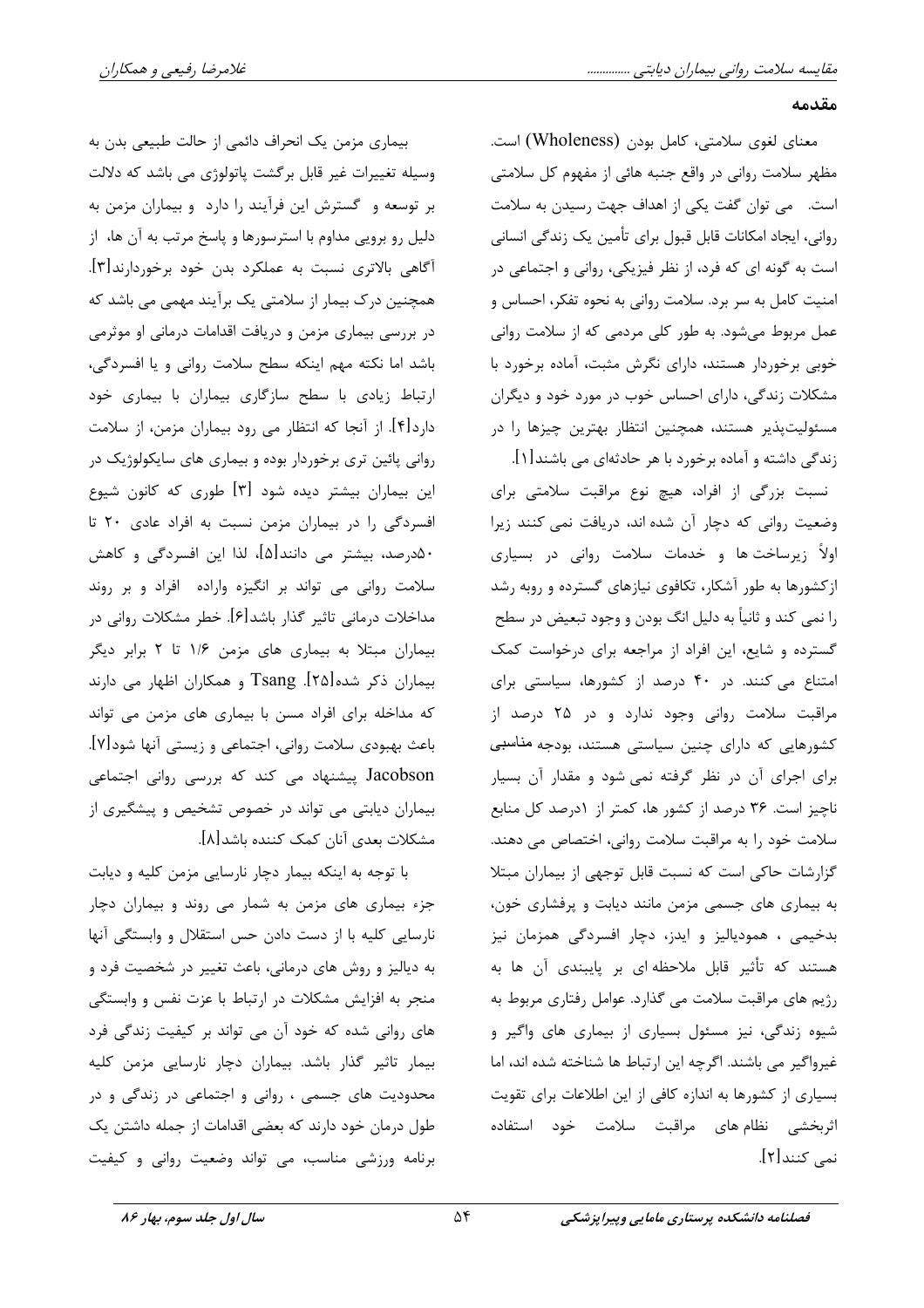زندگی آن ها را بهبود بخشد. کیفیت سلامتی در زندگی بیماران دیالیزی با بیماری انتهای نارسائی مزمن کلیه ممکن است ناشی از معلولیت و بقاء این افراد باشد و درک سلامت روانی، به عنوان یک فاکتور مستقل جهت بررسی معلولیت و مرگ و میر محسوب گردد. تحقیقات نشان داده که بیماران نارسایی مزمن کلیه سطح بالایی از استرس را دریافت می کنند و استرسورهای روانی به عنوان یک مشکل فیزیولوژیک می باشد و بیماران از روش های سازگاری متفاوتی استفاده می کنند[۹]. اطلاعات ضد و نقیض در ارتباط با سلامت روانی و دیالیز وجود دارد به طوری که Vozquez و همکاران در نتايج تحقيق خود برخلاف مطالب فوق، عنوان مي كنند كه بیماران همودیالیزی از سطح فعالیت بدنی پایین، اما از سلامت روانی طبیعی برخوردارند و فاکتورهایی از جمله سن بالا، عدم موقعیت اشتغال و کمبود حمایت اجتماعی می تواند اثرات منفی داشته باشد[۱۰]. همچنین Terneger نیز در نتایج تحقیق خود اظهار می دارد که عملکرد جسمی بیماران دیالیزی نسبت به افراد گروه کنترل، از نمره کمتری برخوردار، در حالی که سلامت روانی این بیماران با افراد کنترل یکسان بوده است[۱۱]. بزرگترین چالش بیماران دیابتی کاهش کیفیت زندگی و عملکرد جسمی و روانی می باشد به طوری که این میزان کاهش را در بیماران دیابتی ۲۷درصد ذکر می کنند[۱۲].

این واقعیتی تلخ است که جامعه ما برداشتی بسیار محدود و معیوب از سلامت روانی دارد. جالب است که حتی در هفته بهداشت روان نیز بیش از آن که از سلامت و ملاک های آن، سخن گفته شود آمار و ارقام بیماران روانی ارائه می شود. مرتبا اعلام می گردد که: "ایران با افزایش جمعیت بیماران روانی مواجه شده است". این بدان معناست که سلامت روانی یعنی درمان بیماری های روانی! پس بحث پیشگیری چه می شود؟ در موضوع سلامت روانی، دو نکته به شدت مورد غفلت قرار می گیرد: ۱-روش ها و راهکارهای پیشگیری از اختلالات روانی و کمک

به ارتقای سطح بهداشت روانی جامعه. ۲-معرفی ملاک های زندگی متعادل و کمک به ارتقای دانش زندگی. بسیار جای تاسف است که مباحث سلامت روانی و

دانش زندگی و انسان متعادل، جایگاهی غیر از شعار و اقدامات تشریفاتی ندارند. جامعه ما و نهادها و افراد مسئول باید درک کنند که انسان وقتی از زندگی لذت نمی برد، انسان سالمی نیست و تعبیر سلامت، فقط به نداشتن بیماری روانی، محدود نمی شود. رویکرد «بهداشت روانی» در جامعه ما به جای آن که رویکردی غالب در مباحث فرهنگی باشد، موضوعی است که به شدت مورد بیِ مهری و سهلانگاری قرار می گیرد[۱۳].

از آنجا که بیماران دیالیزی و دیابت باید نسبت به بیماری خود سازگاری و خود مراقبتی داشته باشند و سطح سلامت روانی می تواند بر این سازگاری موثر باشد، لذا دانستن وضعیت موجود، کمکی است برای انجام اقدامات لازم جهت افزایش سطح سازگاری و انجام خود مراقبتی توسط این بیماران. و با توجه به این که عوامل متعدد فرهنگی، اجتماعی، اقتصادی بر بروز مشکلات روانی بیماران دیابتی و مبتلا به نارسایی مزمن کلیه تاثیرگذار هستند، مطالعه حاضر تلاش دارد تا با ارزیابی سلامت روانی، وجود اختلالات روانی در این بیماران را مورد بررسی قرار داد. و با ایجاد دیدگاه روشنی از این بیماران، امکان ارائه خدمات مناسب تر را به این افراد فراهم نمايد.

# مواد وروش ها

این تحقیق، یک مطالعه توصیفی تحلیلی است که به منظور بررسی وضعیت سلامت روانی بیماران دیابت و مبتلا به نارسايي مزمن كليه انجام گرفت. جامعه پژوهش راكليه بیماران مبتلا دیابت و نارسایی مزمن کلیه تحت پوشش بیماری های خاص دانشگاه علوم پزشکی رفسنجان تشکیل می دادند. نمونه گیری از بیماران دچار نارسائی مزمن کلیه، به صورت سرشماری از تمام بیمارانی که به بخش همودیالیز مراجعه می کردند و نمونه گیری در بیماران دیابتی به صورت تصادفی سیستماتیک، از لیست بیماران در کلینیک دیابت انجام، و با مراجعه به درب منازل آن ها اطلاعات جمع آوری گردید حجم نمونه بیماران دیابتی با استفاده از فرمول آماری و ۲۵٪ =p2='/۴۰، p1) و آلفا ۵٪ و بتا ۱۰٪ برابر با ۶۷ نفر تعیین گردید. در این مطالعه سعی شد یک گروه کنترل از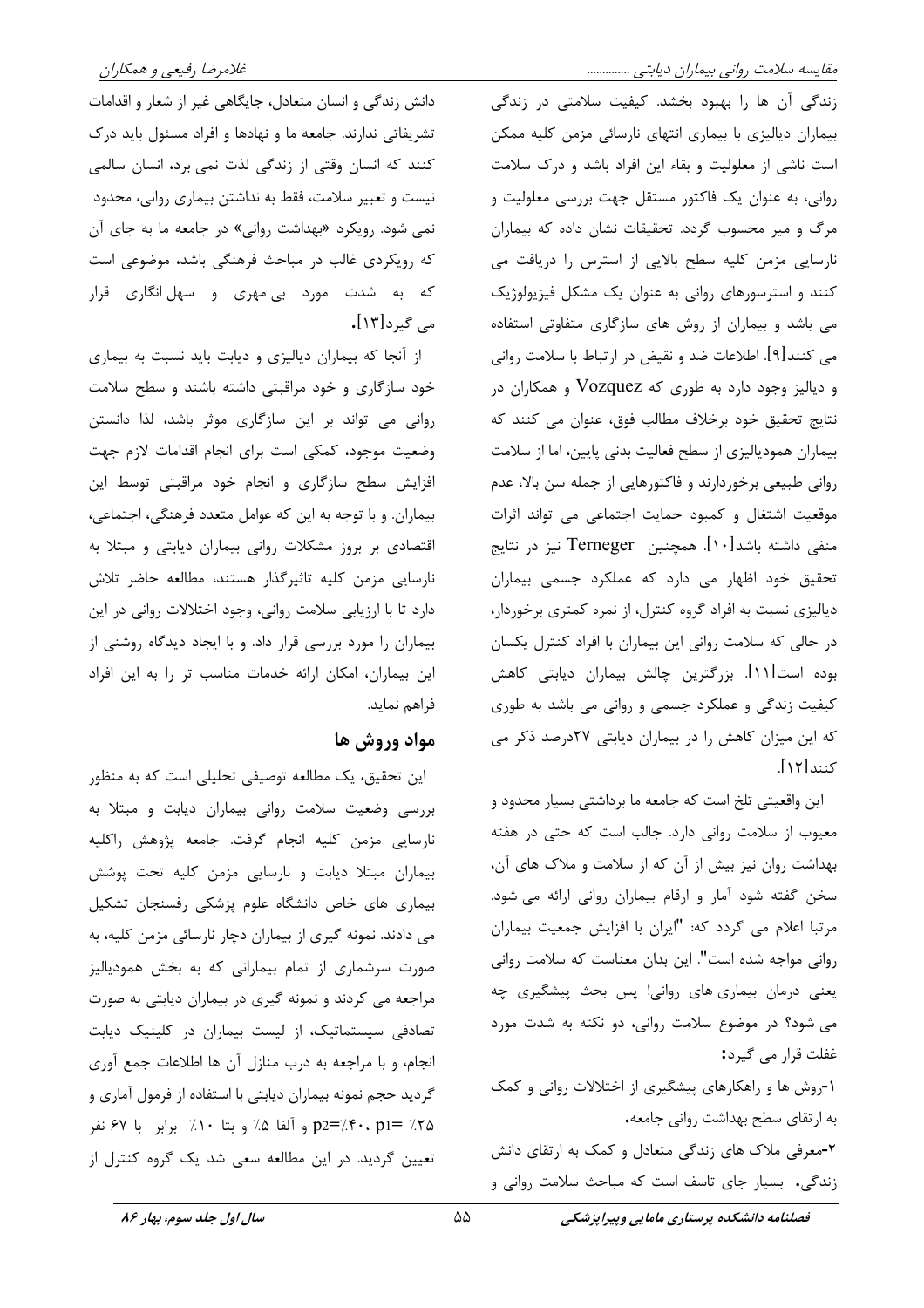نمونه های در دسترس که احساس سلامت جسمی روانی رابیان داشته وهیچ سابقه ای از بیماری روانی، وبیماری های مزمن به خصوص كليه وديابت نداشته واز نظر فراواني جنس وسن تا حدودی با بیماران مورد مطالعه، همسان سازی شده، انتخاب و وضعیت سلامت روانی آنان با جامعه بیماران مورد مطالعه، مقايسه گردد.

ابزار جمع آوری داده ها پرسشنامه دو قسمتی بود که قسمت اول آن شامل اطلاعات جمعيت شناختى نمونه ها وقسمت دوم شامل پرسشنامه ٢٨ كزينه اى سلامت عمومى (GHQ-28)جهت تعيين وضعيت سلامت رواني افراد مورد بررسی وغربالگری آنان از اختلالات روانی بود. پرسشنامه سلامت عمومی، شناخته شده ترین ابزار غربال گری در روانپزشکی است که برای اولین بار توسط کلدبرگ در سال ۱۹۷۲ تنظیم و به طور وسیعی به منظور ارزیابی سلامت روانی افراد جامعه، به کار برده شده است. برای نمره گذاری از روش لیکرت استفاده شد. بدین ترتیب که هریک از سؤالات چهار درجه ای آزمون، به صورت ۰-۱-۲-۳ نمره گذاری، لذا نمره کل هر فرد بین ۰ تا۸۴ متغیر بود. در ایران وکشورهای مختلف نمره برش ٢٣ در اين متد استفاده شده يعني افرادي که نمره ای بیش از ۲۳ گرفته باشند، مشکوک به اختلال روانی محسوب می شوند.

جمع آوری اطلاعات توسط یک پژوهشگر ثابت وپس از كسب رضايت افراد، از طريق مصاحبه، انجام گرديد. داده هاي پژوهش پس از جمع آوری وارد کامپیوتر و با کمک نرم افزار SPSS-11 مورد تجزيه وتحليل قرار گرفت. براي مقايسه میانگین نمرات پرسشنامه در سه گروه، از آزمون تی مستقل و برای تعیین ارتباط بین متغیرهای دموگرافیک با نتیجه سلامت روانی گروه ها از آزمون غیر پارامتریک مجذورکای استفاده گردید.

#### نتايج

داده های این پژوهش حاکی است که از ۳۰ بیمار مزمن كليه، ١٧ نفر(۵۶/۷ درصد) مذكر و بقيه مؤنث بودند. ٢۵ نفر (۸۳/۳درصد) متاهل، ۲۳نفر(۷۶/۷درصد) ساکن شهر و بیش از یک سوم از بیماران مورد نظر خانه دار بودند. تنها

۲نفر(۶/۷درصد) بیماران فوق، سابقه بیماری روانی و۴ نفر(۱۳/۳درصد) سابقه بیماری جسمی در اطرافیان خود را گزارش کرده اند. بیش از نیمی از بیماران مزمن کلیه مورد مطالعه، بي سواد بوده و ميانگين سني آن ها، ۵۱/۸ با انحراف معيار ١۶/٧ سال بود.

از ۶۷ بیمار دیابتی مورد مطالعه ، ۱۹ نفر(۲۸/۴ درصد)مذکر و۴۸ نفر(۷۱/۶درصد) مؤنث بودند. ۶۵ نفر (۹۷درصد) متاهل، ۴۰نفر(۵۹/۷ درصد) آنها ساکن شهر و نزدیک به دو سوم از بیماران مورد نظر خانه دار بودند(۶۲/۷). تنها ۲نفر(۳درصد) از بیماران فوق، سابقه بیماری روانی و ۸ نفر(۱۱/۹درصد) سابقه بیماری جسمی را در اطرافیان و وابستگان خود گزارش کردند. میانگین سنی بیماران دیابتی مورد مطالعه، ۴۹/۹ با انحراف معيار ١١/٨ سال بود.

نتایج این پژوهش نشان داد که در گروه بیماران مزمن کلیه، میانگین نمره آزمون GHQ به طرز معنی داری بیشتر از دو گروه دیگراست به عبارت دیگر، این گروه از بیماران بیش از سایر گروه ها، مشکوک به اختلالات روانی می باشند اما بین نتایج آزمون تی در دو گروه بیماران دیابتی وافراد سالم، تفاوت معنی دار دیده نشد. این داده ها در جدول شماره ۱ به تصویر كشيده شده اند:

جدول شماره ١- مقايسه ميانگين وانحراف معيار نمرات

| آزمون GHQ افراد مورد بررسی |  |  |  |
|----------------------------|--|--|--|
|----------------------------|--|--|--|

| انحراف                    | ميانگين | تعداد | گروه           |
|---------------------------|---------|-------|----------------|
| معيار                     | نمره    |       |                |
|                           | ۲۹/۴    | ٣٠    | بيماران مزمن   |
|                           |         |       | كليه           |
| $\lambda \cdot / \lambda$ | ۲۳      | ۶۷    | بيماران ديابتي |
| $11/\Delta$               | ۲۰/۸    | ۴۲    | افراد سالم     |

نتیجه ازمون تی بین بیماران مزمن کلیه ودیابتی:  $t = \frac{1}{2}$ نتيجه آزمون تي بين بيماران مزمن كليه وافراد سالم:  $t = \tau/\tau \tau$   $p = \cdot/\cdot \cdot \tau$ نتيجه آزمون تي بين بيماران ديابتي وافراد سالم:  $t = \sqrt{ }$  $p = \cdot$ /٣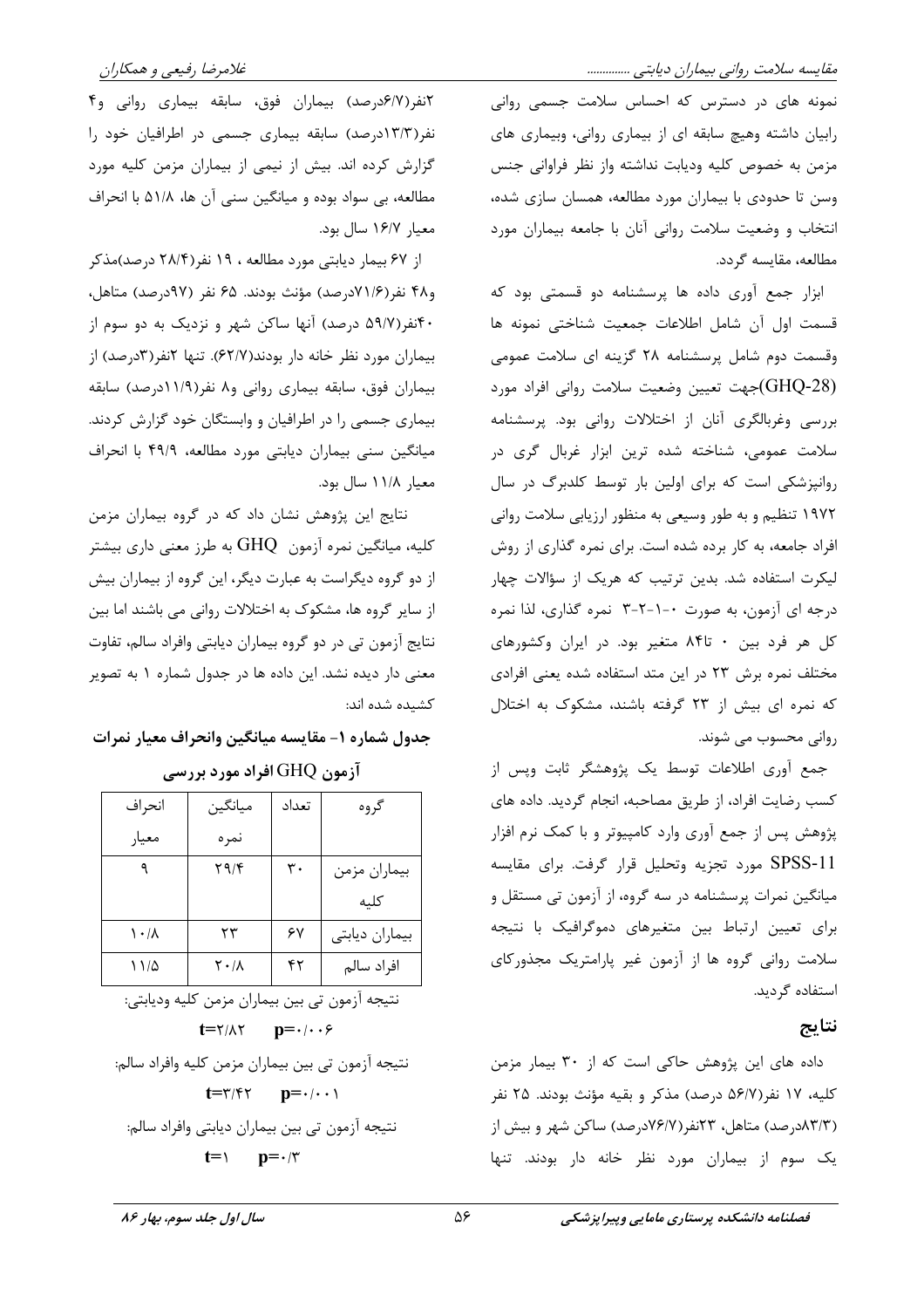در این مطالعه، بـه موجـب نقطـه بـرش نمـرات پرسـشنامه GHQ در نظر گرفته شده، افـرادی کـه نمـره ای بـیش از ۲۳ کسب کرده بودند مشکوک به اختلال روانبی شـناخته شـدند. جدول شماره ۲ درصد افراد مشکوک بـه اخـتلال روانـی را در سه گروه مورد مطالعه به نمایش گذاشته است. نتـایج آزمـون کای دو حاکی از معنی دار بودن اختلافات دارد به گونه ای که فراوانی مشکوک به اختلال روانی در بیماران مزمن کلیه بـیش از دو گروه دیگر است(۷۰٪ بیماران فوق در مقابل ۴۰/۳درصد بيماران ديابتي و٢٤/٢درصد افراد سالم).

جدول شماره ۲- توزیع فراوانی افراد مشکوک به

اختلال روانی در گروههای مورد مطالعه

| جمع کل                        |       | غير مبتلا            |                  | مشکوک به         |       |            |
|-------------------------------|-------|----------------------|------------------|------------------|-------|------------|
|                               |       |                      |                  | اختلال رواني     |       | <b>GHO</b> |
| درصد                          | تعداد | در صد                | تعداد            | در صد            | تعداد | گروه       |
| ۲۱۶                           | ٣٠    | ۳۰                   | ٩                | ٧٠               | ۲۱    | مزمن       |
|                               |       |                      |                  |                  |       | كليه       |
|                               |       |                      |                  |                  |       |            |
| 41/1                          | ۶۷    | $\Delta$ 9/Y         | $\mathfrak{r}$ . | $f \cdot / \tau$ | ۲۷    | دیابتی     |
| $\mathbf{r} \cdot \mathbf{r}$ | ۴۲    | $YY/\lambda$         | ۳۱               | 28/1             | ۱۱    | سالم       |
| $\cdots$                      | ۱۳۹   | $f\uparrow/\uparrow$ | ٨٠               | $\Delta V/F$     | ۵۹    | جمع        |
|                               |       |                      |                  |                  |       | کل         |
| $X^2 = 9/15$<br>$n = 1$       |       |                      |                  |                  |       |            |

دراین مطالعه سعی شد در هر گـروه ازبیمـاران مـزمن کلیـه ودیابتی به طور جداگانه، ارتباط بین متغیرهای دموگرافیک بـا درصد مشکوک به اختلال روانبی آن هـا، مـورد ارزیـابی قـرار گیرد. نتایج نشان داد که اکثر قریب به اتفاق زنـان مبـتلا بـه بیماری مزمن کلیـه(۹۲/۳درصـد) از نظـر وضـعیت سـلامت روانی، به اختلالات روانی مشکوک بودند درحالی که این آمـار در مردان، ۵۲/۹درصد گزارش شـد کـه ايـن اخـتلاف از نظـر آزمون کای دو نزدیک به معنی دار است (p=٠/٠۵). همچنـین داده ها، حاکی از وجود اختلال روانی در اکثـر افـراد خانـه دار مبتلا به بیماری مزمن کلیه است(۹۰/۹درصد) درحالی کـه دو سوم نمونـه هـاي بـا شـغل آزاد مـشكوک بـه اخـتلال روانـي تشخیص داده نشدند( ۷۰درصد) که این اختلاف از نظر آزمـون مجذور کای معنی دار است(p=٠/٠٠۵). امـا در ارتبـاط بـین

متغیرهـای دموگرافیـک بـا نتیجـه آزمـون سـلامت روانـی در بیماران دیابتی مورد مطالعه، نتایج حاکی است کـه هرچـه از زمان ابتلا به بیماری گذشته، تمایل به بروز اختلال روانبی بـه طـرز معنـــی داری در بیمــاران مــوردنظر افــزایش یافتــه است(p=٠/٠۴). به گونه ای کـه در افـراد بـا کمتـر از دوسـال سابقه ابتلا، میزان اختلال در سلامت روانی ۲۱/۷درصد است که این آمار در افراد با بیش از۹ سال ِ سابقه ابتلای دیابت، بـه ۵۶ درصد افزايش يافته است.

#### ىحث

نتايج اين تحقيق نشان داد كه وضعيت بهداشت روان بيماران دچار نارسایی مزمن کلیه مورد مطالعه، پایین تر از بیماران دیابتی و افراد سالم (گروه کنترل)بود. و اما آزمون آماری تی بین بیماران دیابتی و افراد سالم تفاوت معنی داری را نشان نداد. cleary و همکارش در تحقیق خود نیز وضعیت سلامت روانی بیماران دیالیزی را نسبت به افراد عادی پایین تر گزارش کرده ومی نویسند: افرادی که از کیفیت دیالیز پایین تری برخوردارند، وضعیت سلامت روان نامناسب تری را نیز دارند[۱۴].در تحقیقات متعددی وضعیت پایین سلامت روانی در بیماران دیالیزی را مربوط به فاکتورهایی همچون از دست دادن کار، درآمد خانواده، کمبود حمایت های اجتماعی، تاهل و سطح سوادو کیفیت دیالیز می دانند [۱۹-۱۵]. همچنین در مطالعه مقایسه ای بین بیماران دیالیزی درکشورهای آمریکا، ژاپن و پنج کشور اروپایی (فرانسه، آلمان، ایتالیا، اسپانیا و انگلیس) نتایج چنین نشان داد که نمره کلی بیماران در هر سه ملیت، کمتر از افراد سالم بود و بیماران کشور آمریکا از وضعیت سلامت روانی بالاتر برخوردار بودند و بیماران ژاپنی وضعیت بهتری نسبت به اروپایی ها داشتند. محققین، مهمترین فاکتورهای موثر بر بهداشت روانی را وضعیت اجتماعی ، اقتصادی و فاکتورهای دیگری همچون کیفیت دیالیز ذکر کردند[۴].Lew و همکارش میزان افسردگی شدید را در ۲۵درصد بیماران دیالیزی ذکر می کنند[۱۵] و Petrie نیز احتمال اختلال روانی را در بیماران دیالیزی ۴۳ درصد ذکر می کند واظهار می دارد که بیماران دیالیزی نسبت به افراد سالم از سازگاری روانی کمتری برخوردارند [۹]. اما برخلاف نتایج فوق،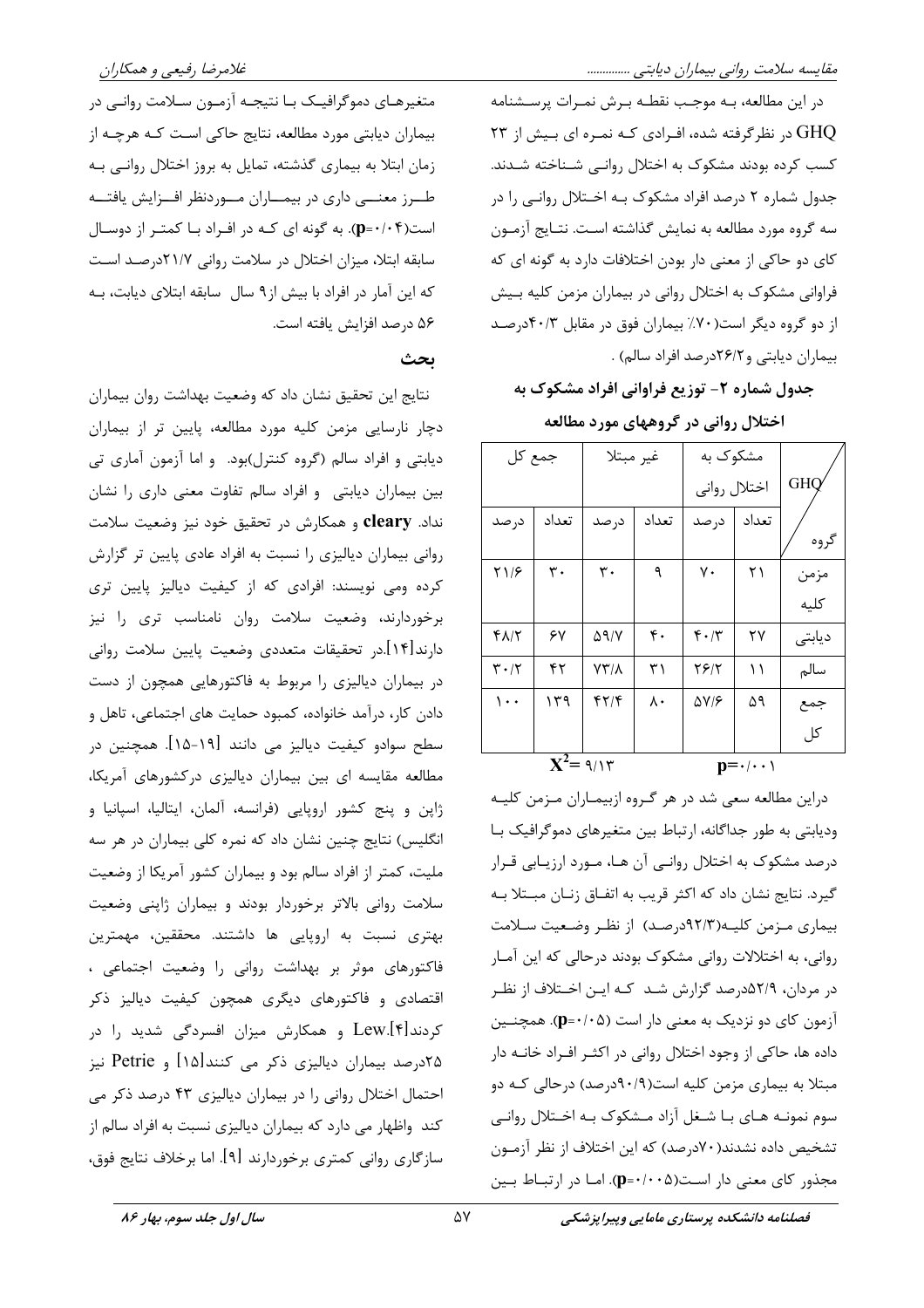Terenger در نتایج مطالعه خود اظهار می دارد که هر چند بیماران دیالیزی در مقایسه با گروه کنترل از نظر عملکرد جسمي، نمره كمترى داشته اما از نظر سلامت رواني، وضعيت یکسانی دارند[۱۱]. در حالی که در تحقیق ما،۷۰ درصد بیماران مزمن کلیه و ۴۰/۳درصد بیماران دیابتی در مقابل ۲۶/۲ درصد افراد سالم مشکوک به اختلال روانی بودند و مشخص می شود که بیماران دچار نارسایی مزمن کلیه تقریبا ۴۴درصد بیش از افراد سالم و٣٠درصد بيش از بيماران ديابتي، احتمال اختلال سلامت روانی را دارند. همچنین در تحقیق حاضر، مقایسه میانگین نمرات آزمون سلامت روانی بین بیماران دیابتی و افراد سالم نشان داد که هر چند بیماران دیابتی از وضعیت روانی پایین تری برخوردار بودند ولی آزمون آماری تی تفاوت معنی داری را نشان نداد. درحالی بعضی از تحقیقات نشان داده که نشانه های افسردگی در بیماران دیابتی شایع است و ارتباط قوی بین علائم دیابت و نشانه های افسردگی وجود دارد که در ديابت نوع يک هم ممکن است بيشتر باشد. همچنين بين علائم افسردگی و درک نشانه های دیابت ارتباط وجود دارد و بیماران ديابتي از سلامت رواني پايين تري برخوردارند[٢١-٢٠] .

در تحقیق حاضر بر اساس جنس و شغل افراد، مشخص گردید که اکثر زنان مبتلا به نارسایی کلیه، مشکوک به اختلال روانی بودند(۹۲/۳درصد) و در افراد با شغل خانه داری نیز اختلال روانی بیشتری دیده شد. kusztal در تحقیق خود، چنین نتیجه گیری کرد که خانم های مبتلا به نارسایی مزمن کلیه، نسبت به مردان از سلامت روانی پایین تری برخوردارند[۱۹]در حالی که kusek در بررسی اختلالات روانی در بیماران دیالیزی ،بیشترین اختلالات را در مردان گزارش کرد[۱۸].

از طرفی در تحقیق حاضر، اختلال روانی در بین رده های سنی بیماران مبتلا به نارسایی مزمن کلیه، معنی دار نبود ولی افرادی که در رده سنی بالاتر قرار داشتند احتمال اختلال روانی کمتری را نشان دادند که kusztal هم در نتایج تحقیق خود اظهار می دارد که وضعیت روانی در گروه سنی بالای ۶۵ سال مشابه افراد گروه سنین پائین تر می باشد[۱۹].

در بیماران دیابتی مورد مطالعه، مدت زمان ابتلا به دیابت بر وضعیت روانی بیمار تاثیر داشته به طوری با افزایش زمان ابتلا، احتمال اختلال روانی بیشتر می شود.Ghanbari در تحقیق

خود کاهش عملکرد جسمی و روانی بیماران دیابتی را ۲۷درصد عنوان کرده و بیان می دارد که کیفیت زندگی بیماران از جمله فعالیت های روزانه ،خواب و رضایت از درمان کاهش یافته است[۱۲]. سپهرمنش در تحقیق خود، میزان افسردگی بیماران دیابتی را ۵۳/۳ درصد ذکر می کند[۲۲] و Anderson میزان افسردگی بیماران دیابتی را دو برابر افراد غیردیابتی گزارش می نماید[۲۳]. koopmanschap نیز نشان داد که کیفیت زندگی در ارتباط با سلامتی بوده و در بیماری دیابت با پیشرفت بیماری، این کیفیت کاهش می یابد و از طرفی کاهش عوارض باعث بهبود کیفیت زندگی میگردد[۲۰].

در این تحقیق اختلال روانی بین دو جنس در بیماران دیابتی از نظر آماری معنی دار نبود گرچه خانم ها اختلال بیشتری داشتند. Borglin و همکاران کیفیت زندگی و وضعیت بهداشت روانی زنان را پایین تراز مردان به دست آورده و بیان می دارند که زنان درجه بالاتری از عوارض را نشان می دهند [۲۴].سپهرمنش هم نیز در تحقیق خود بیان می کند که زنان دیابتی بیشتر از مردان مبتلا به افسردگی اساسی می باشند[۱۳].

بزرگترین چالش بیماران دچار نارسایی مزمن کلیه و دیابت اختلالات روانی و کاهش کیفیت زندگی می باشد که پرستاران و مراکز اموزشی باید از یافته های تحقیقات برای بررسی هر چه موثرتر این بیماران استفاده کنند. در این بیماران نیازهای زیادی وجود دارد که هر کشور برای بهبود مراقبت باید اولویت هایی را تعیین و سعی در گسترش اولویت ها و کاهش نقاط ضعف وتقویت نقاط قوت کند و پرستاران با آگاهی از این موارد می توانند راه های جدیدی را برای بررسی و تعیین مشکلات یافته و تلاش براي بهبود اين مشكلات كنند[٢۵].

در تعریف بهداشت روانی،"ثابت و برقرار نمودن وضعیت هائی که سلامت روانی مثبت سازنده را به بار می آورد" مورد توجه واقع می گردد. به عبارت دیگر، تنها "نبودن بیماری" کافی نيست بلكه سلامت فكر يا سلامت روان و بالابردن ميزان سلامت و رشد به صورت روزافزون، از اهداف این بعد از بهداشت روانی است. با نشان دادن وضع مثبت و سلامت روانی می توان نسبت به ایجاد سیستم با ارزشی در مورد ایجاد تحرک و پیشرفت و تکامل در حد فردی و بین المللی، اقدام نمود.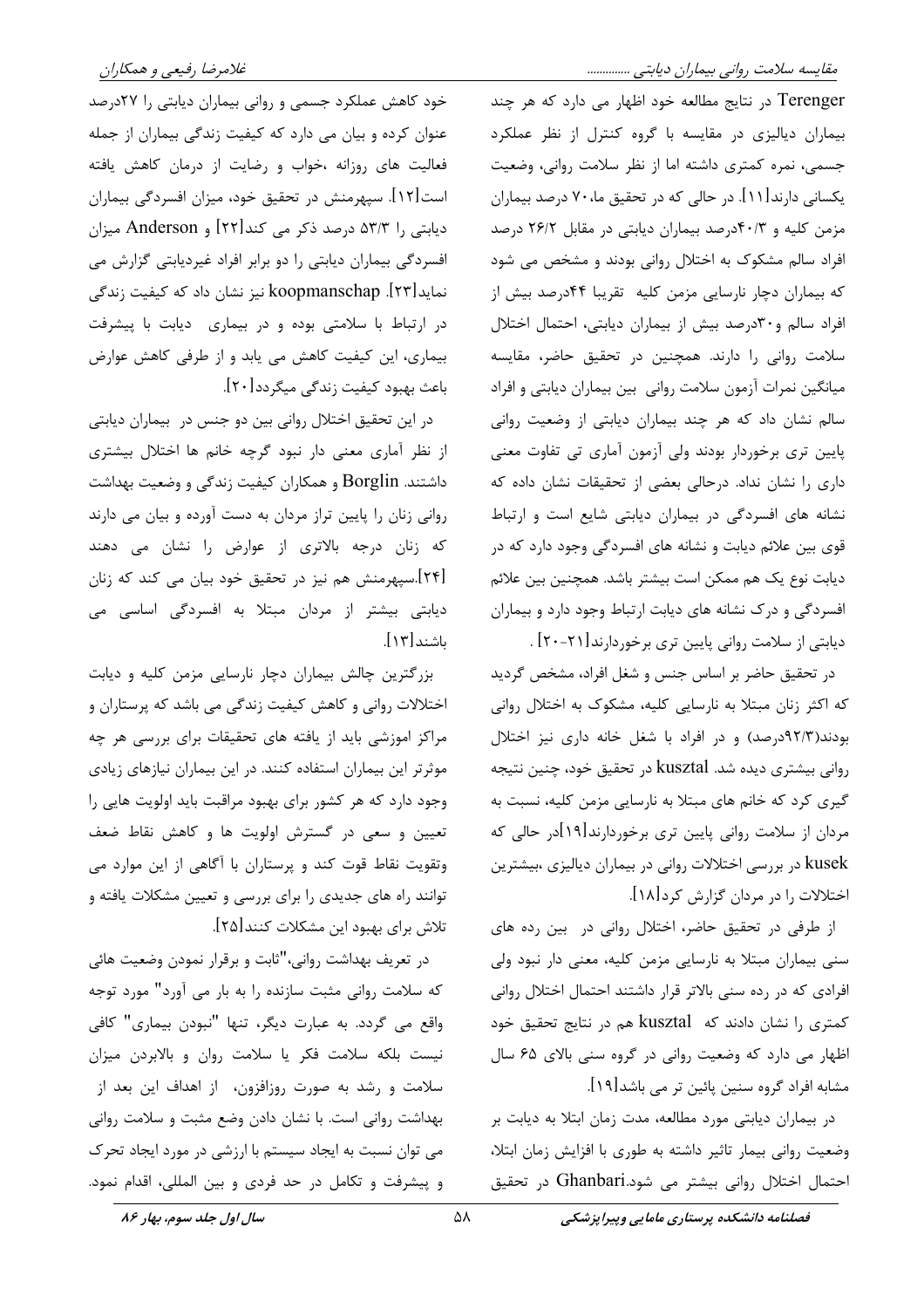5-Katon W. Sullivan M. Depression and chronic medical illness. Journal or Clinical Psychiatry. 1990; 56: 3-11.

6- Pek H, Yilidrim Z, Akdovan T, Yilmaz S. Self esteem in Turkish diabetic children. Pediatr Nurs. Aug 2002, 17(4):279-82.

7-Tsang HW, Mok CK, Yeung YT, Chan SY. The effect gigong on general and psychosocial health of elderly. Epub. May 2002: 24.

8-Jacobson AM, Hauser ST, Wolfsdorf JI and et al. Psychologic predictors of compliance in children with recent onset of diabetes mellitus: J Pediatr . may  $1987;110(5)$ :  $805 - 11$ .

9-Petrie K. Psychological well-being and psychiatric disturbance in dialysis and renal transplant patients. Br J Med Psychol. Mar 1989; 62 (Pt 1):91-6.

10- Vazquez I, Valderrabano F, Jofre R, Fort J, Lopez-Gomez JM, Moreno F, Sanz-Guajardo D: Spanish Cooperative Renal Patients Quality of Life Study Group. Psychosocial factors and quality of life in young hemodialysis patients with low comorbidity. J Nephrol. Nov-Dec2003; 16(6):886-94.

11-Terneger TV, Leski M, Chopard-Stoermann C, Martin PY. Assessment of health status in chronic hemodialysis patients. *i* Nephrol. Mar-Apr2003; 16(2):252-9.

12-Ghanbari A, Yekta ZP, Roushan ZA, Lakeh NM. Assessment of factors affecting quality of life in diabetic patients in Iran .Public Health Nurs. Jul-Aug2005; 22(4):311-22.

١٣- روزنامه همشهری. سلامت روانی در ایران. چهارشنبه ١۴ آبان ۱۳۸۲ - شماره ۳۲۱۶، ص ۴.

14-Cleary J, Drennan J. Quality of life of patients on haemodialysis for End-Stage Renal Disease. J Adv Nurs. Sep 2005; 51(6):577-86.

15-Lew SQ, Piraino B. Quality of life and psychological issues in peritoneal dialysis patients. Smin Dial. Mar-Apr2005; 18(2):119-23.

16-Loos C, Briancon S, Frimat L, Hanesse B, Kessler M. Effect of End-Stage Renal Disease مقایسه سلامت روانی بیماران دیابتی ..............

هنگامی که سلامت روانی و معیارهای آن شناخته شد، نسبت به دستیابی به آن اقدام می شود و راه برای تکامل فردی و اجتماعی گشوده می گردد. به این منظور معیارهای سلامت روانی و رشد باید مشخص گردند و راه های دستیابی به آن کشف شوند تا بتوان از طریق آموزش و فراهم آوردن تسهیلات در حد فرد و اجتماع، رشد را به ارمغان آورد . با این برداشت، دستیابی به بهداشت روانی تنها از طریق کشف قوانین و روش هایی است که بتوانند سلامت روانی موردنیاز و رشد انسان را درحد قابل قبولی تامین نمایند. نکته بسیار مهم در آموزش بهداشت روانی، کمک به افراد نسبت به پذیرش واقعیات و طرح برنامه های منطقی برای از بین بردن مشکلات زندگی است. نادیده گرفتن حقایق مسلم و تنها توجه به تمایلات شخصی، یقینا یک راه حل موقت است و کمکی به از بين بردن مشكلات نخواهد نمود[۱].

نتيجه گيري: با عنايت به نتايج اين تحقيق، بيماران مزمن مورد پژوهش، به خصوص نارسائی مزمن کلیه استعداد زیادی برای اختلالات روانی دارند لذا ارزیابی منظم روانی وارجاع به موقع برای درمان می تواند باعث افزایش سطح بهداشت روانی آن ها گ دد.

## تشکر وقدردانی

بدينوسيله از حـوزه معاونـت محتـرم پژوهـشى دانـشگاه علـوم پزشکی رفسنجان در تصویب این طـرح ، همچنــین از همکـاری آقای مجید ملائی وسـرکار خـانم بهـاره رضـوی در جمـع آوری اطلاعات از بیماران همو دیالیز و دیابتی نهایت امتنان و تـشکر به عمل می آید.

## منابع

یکشنبه ۸ خرداد ۱۳۸۴ ،سال سیزدهم،شماره ۳۷۱۰،ص ۹.

3- Crumbie A, Iawrence j. Living with A chronic condition. Oxford. Butter Worth heine mann, 2002.

4- Sullivan BJ: Psychosom Med1979 Mar;  $41(2):127-38.$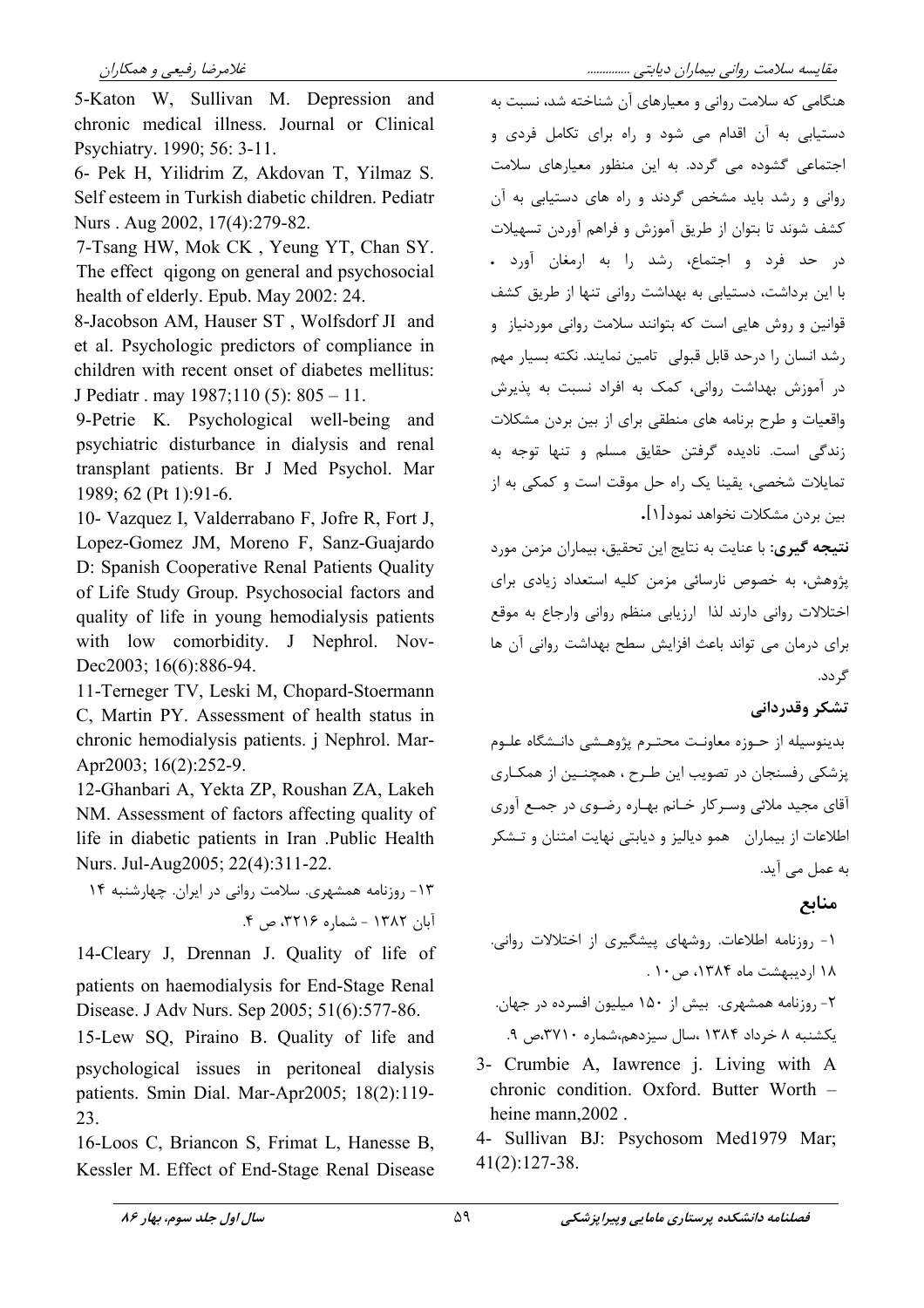glucose control in diabetes. Gen Hosp Psychiatry. Jul-Aug2003; 25(4):246-52.

٢٢-سيھ منش ;، سرمست ح ،سدر س ف، سربلوكى ش. بررسی شیوع و نوع افسردگی و عوامل مرتبط با ان در افراد ديابتي.فلصنامه علمي يژوهشي فيض شماره ٢٧ .ياييز ٨٢ .صفحه ۷۵-۶۹.

23-Anderson RJ. The prevalence of comorbid depression in adults with diabetes Meta analysis-diabetes care; Jun 2001; 24(6):1069-78.

24-Borglin G. Jakobsson U. Edberg AK. Hallberg IR. Self-reported health complaints and their prediction of overall and healthrelated quality of life among elderly people. Int J Nurs Stud. Feb 2005; 42(2):147-58.

25- Williams P, Williams AR, and et al. A community-based intervention for sibling and parent of children with chronic illness or disability: the ISEE study. J Pediatr. Mar 2004;  $144(3):412.$ 

on the quality of life of older patients. J Am Geriatr Soc. Feb 2003; 51(2):229-33.

17-Hiescu EA, Coo H. McMurray MH. Meers CL, Quinn MM, Singer MA, Hopman WM. Quality of sleep and health-related quality of life in haemodialysis patients. Nephrol Dial Transplant. Sep 2003; 18(9):1947-8.

18-Kusek JW, Greene P, Wang SR, Beck G, West D, Jamerson K, agodoa LY, Faulkner M, Level B. Cross-sectional study of healthrelated quality of life in African Americans with chronic renal insufficiency: the African American Study of Kidney Disease and Hypertension Trial. Am J Kidney Dis. Mar 2002; 39(3): 513-24.

19-Kusztal M, Nowak K, Magott-Procelewska M, Weyde W, Penar J. Evaluation of healthrelated quality of life in dialysis patients. Personal experience using questionnaire SF-36. Pol Merkuriusz Lek. Feb 2003; 14(80):113-7.

20-Koopmanschap M. Coping with Type II diabetes: The patient's perspective. Diabetologia. Jul 2002; 45(7):S18-22.

21-Ciechanowski PS, Katon WJ, Russo JE, Hirsch IB. The relationship of depressive symptoms to symptom reporting, self-care and